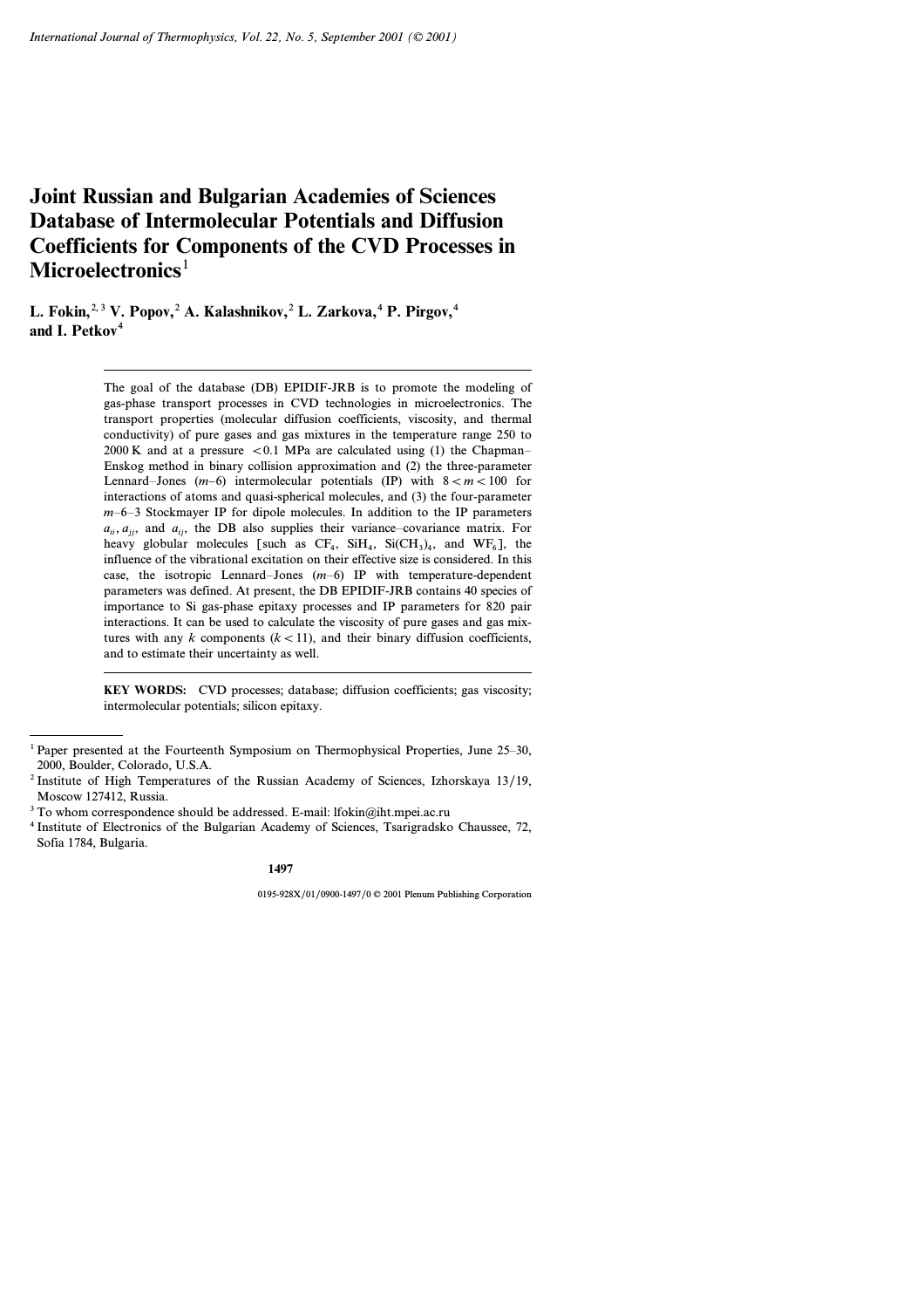## **1. INTRODUCTION**

The processes of producing substances by means of the gas-phase transport of the components [chemical vapor deposition (CVD) processes] occupy an important place in contemporary materials science. They are a part of advanced technologies which allow control of the purities and the structure of the crystal, e.g., the material properties.

Such an approach has been used to obtain many classes of substances: semiconductors of a high purity (Si, Ge, etc.), compounds of elements of different groups (II-VI, III-V, etc.) which create Si-like structures; metals (Cu, Pt, W, Mo, Ti, Zr, etc.), thin oxide films  $(SiO_2, Al_2O_3)$ , carbides, nitrides, and high-temperature semiconductors such as  $YBa<sub>2</sub>Cu<sub>3</sub>O<sub>7</sub>$ . The number of such substances is many hundreds. For example, in one of the first monographs on CVD, the author mentioned 118 transported species [1]. The number is now perhaps 10 times larger. (Note that the number of abstracts on the subject ''Vapor Deposition Processes'' in *Chemical Abstracts* for the first half of 1995 was about 2500.)

One has to remember that each expected substance requires two or three transported agents (precursors)—organic or organometallic substances.These precursors, as a rule, have to be dissolved in a medium of gas carriers  $(H_2, He, N_2, etc.).$  Therefore, intermediate species could also appear in the gas phase. These particles will participate in the mass transport process toward the substrate, and some of them will return to the gas volume.

It is obvious that modeling of CVD processes in semiconductor microelectronics requires knowledge of the thermophysical properties of many thousands of substances.Therefore, the organization of information and data for CVD process calculations has become a task of worldwide interest.

Current CVD processes usually take place at temperatures from 500 to 1700 K and at pressures  $p < 0.1$  MPa. Under these conditions, the gasphase thermodynamic properties are described by means of the perfect gas mixture model in the local equilibrium approximation, while taking into account the chemical reaction rates.At the same time, the transport processes of the impulse, mass, and heat are considered in the approximation of binary like or unlike interactions between the gas species.In addition, the transport coefficients (viscosity  $\eta$ , thermal conductivity  $\lambda$ , diffusion *D*, and thermal diffusion  $\alpha$ ) are calculated with the modern molecular theory of gases [2].The intermolecular potentials (IP) are the backbone of this theory.This is why the calculations of the transport properties of the gas substances presented in CVD processes demand the creation of a database (DB) containing (a) IPs of like or unlike interactions between the main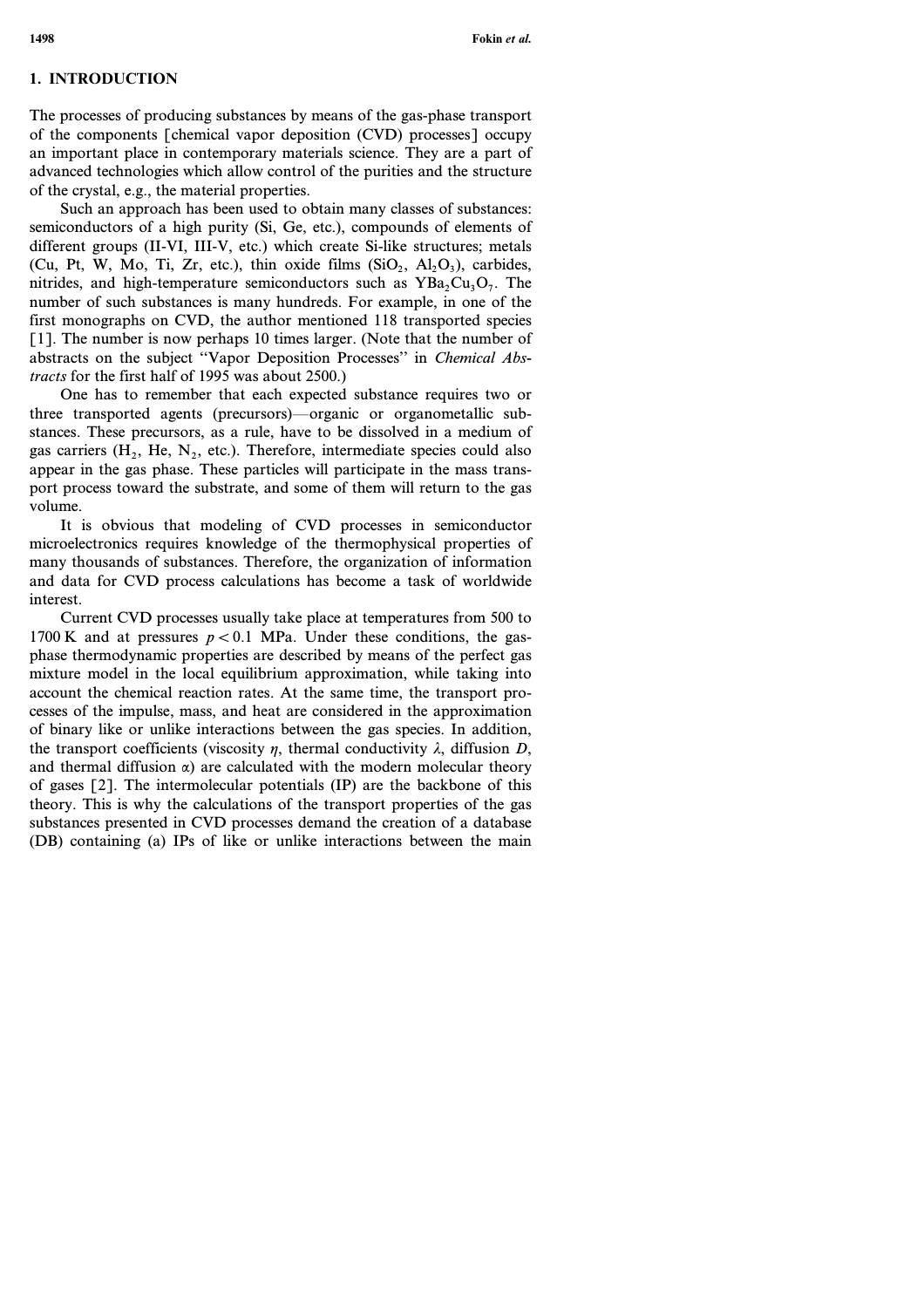species participating in CVD and (b) calculational procedures for defining the transport properties.

Our DB EPIDIF is oriented mainly to the modeling of DIFusion processes of silicon gas-phase EPItaxy.Additionally, the set of components permits users to calculate the transport properties of the products of organic fuel combustion.

Several packages of computational programs for CVD process calculations already exist.One of them was developed at SANDIA Laboratory [3]. CVD Simulation Software has been promoted by PHOENICS [4]. To our knowledge, both these packages produce evaluations of the properties. The advantage of the DB EPIDIF is that it allows the user to estimate the uncertainties of the results, which is important for sensitivity analysis.

## **2. THEORETICAL BACKGROUND**

# **2.1. Intermolecular Potentials for Binary Interactions Between Molecules**

#### *2.1.1. Polar and Unpolar Molecules*

Instead of the widely used spherically symmetric Lennard–Jones (LJ)  $(12–6)$  potential, we use a generalized LJ  $(m-6)$  potential with three independent variable parameters: the equilibrium distance  $R_e$ , the potential well depth *e*, and the repulsive parameter *m* for atom and unpolar molecule interactions.It can be written

$$
\frac{U(R, a)}{\varepsilon} = \frac{6}{m - 6} x^m - \frac{m}{m - 6} x^6
$$
 (1)

where  $x = R_e / R$ , *R* is the distance between two interacting particles, and **a** is the vector of the parameters.The choice of this class of potentials is motivated (a) by the specificity of CVD processes for semiconductors, which often take place in light gas carriers, such as  $H<sub>2</sub>$  or He, and (b) by the possible participation of heavy globular molecules in the processes such as SiCl<sub>4</sub>, MoF<sub>6</sub>, and WF<sub>6</sub>. It is well known that  $m=8$  to 9 for molecular hydrogen, while for  $WF<sub>6</sub>$  it is >15. This contradiction cannot be resolved in the framework of the LJ  $(12–6)$  IP. Moreover, under some defined conditions, intermediate products of reactions (such as  $SiH_4 \rightarrow SiH_3$ ,  $SiH_2$ , SiH) could appear in the gas space. These particles do not exist as stable substances under normal conditions. It can be expected that estimation of the IP parameters of these components could be made using some methods developed for LJ (12–6) potentials.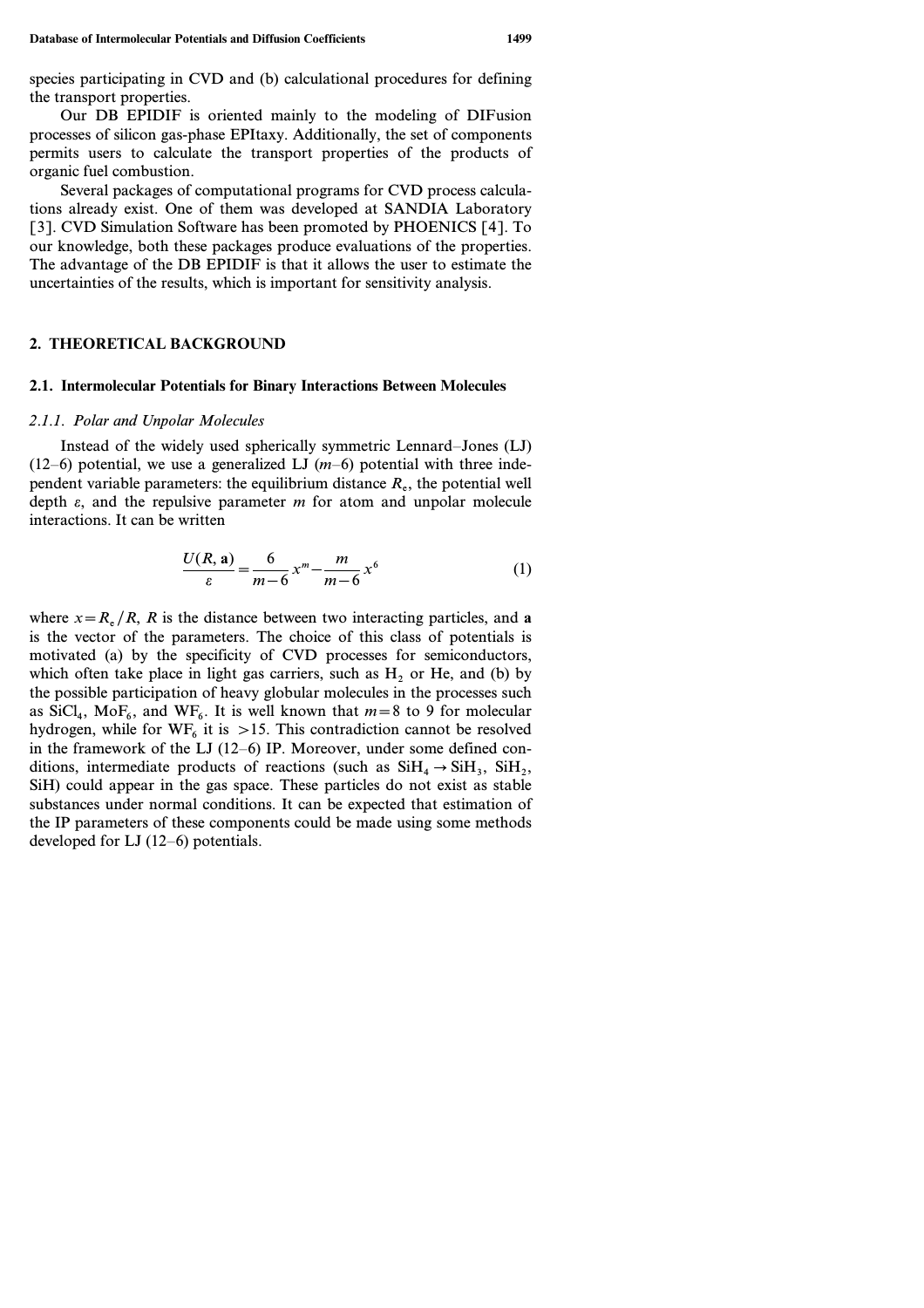The fact that we have already defined IP is not enough for modeling CVD processes.To carry out the transport property calculations, one also needs sets of reduced collision integrals (CI)  $\Omega^{(l,s)*}(T^*)$  for each type of potential. For LJ  $(m-6)$  we have approximated [5, 6] over a wide range of reduced temperatures  $T^* = T/\varepsilon$ , from 0.4 to 200, and  $m=8$  to  $\infty$  the best available tables [7, 8] for  $\Omega^{(1,1)*}(T^*)$ ,  $\Omega^{(1,2)*}(T^*)$ ,  $\Omega^{(2,2)*}(T^*)$ , and  $\Omega^{(2,3)*}(T^*)$ by means of a parameterized expression  $\omega^{(l,s)}(T^*, m, a)$ . Simultaneous approximation of  $\Omega^{(l, s)^*}(T^*)$  and  $\Omega^{(l, s+1)^*}(T^*)$  insured internal self-consistency of the CI.The collision integrals for the Sutherland potential have been included for the sake of the correct approximation at  $1/m \rightarrow 0$ .

Usually between the initial substances of the CVD processes and/or in the reaction products, there are also polar molecules, such as  $SiHCl<sub>3</sub>$ , HCl, HF, and H<sub>2</sub>O molecules with large dipole moments  $\mu$ . The interactions between like and unlike polar molecules are defined by means of a generalized Stockmayer (*m*–6–3) potential with a spherically symmetric kernel, e.g., LJ (*m*–6), and for CI we have

$$
\langle \Omega^{(l,s)^{*}}(T^{*}) \rangle = \omega^{(l,s)^{*}}(T^{*})(LJ(m-6)) + A_{l} \delta^{2}/T^{*}
$$
 (2)

where the reduced dipole moment is  $\delta = \mu_1 \mu_2(T)/(d^3 \varepsilon)$ . The parameters  $A_1$  = 0.19 and  $A_2$  = 0.20 are taken from the calculations made earlier for LJ  $(12–6)$  by Brokaw [9]). Equation (2) was used to calculate the CI averaged with respect to the orientation. It was assumed that for polar-nonpolar molecular interactions the corrections bound to the dipole-induced dipole terms of IP could be neglected.

## 2.1.2. Quasi-Spherically Symmetric (Globular) Molecules

In the consideration of interactions in pure gases and mixtures, one has to keep in mind that many of the molecules (particularly the large ones) have low normal vibrational frequencies (of the order of about 100 to 200 cm−1).As a result, at temperatures of 300 to 400 K and higher, these molecules are vibrationally excited.Therefore, the effective interatomic distances in the molecules increase with the temperature, and this leads to a corresponding change in IP.At a given temperature the gas of such molecules is considered as a mixture of different vibrationally excited states and the ground state  $\lceil 10 \rceil$ . The interaction between each pair is described by a LJ  $(m-6)$  potential with a slightly different increasing equilibrium distance. To a first approximation, we have an isotropic potential with temperaturedependent parameters (ITDP) [11] for calculation of the properties of these gases.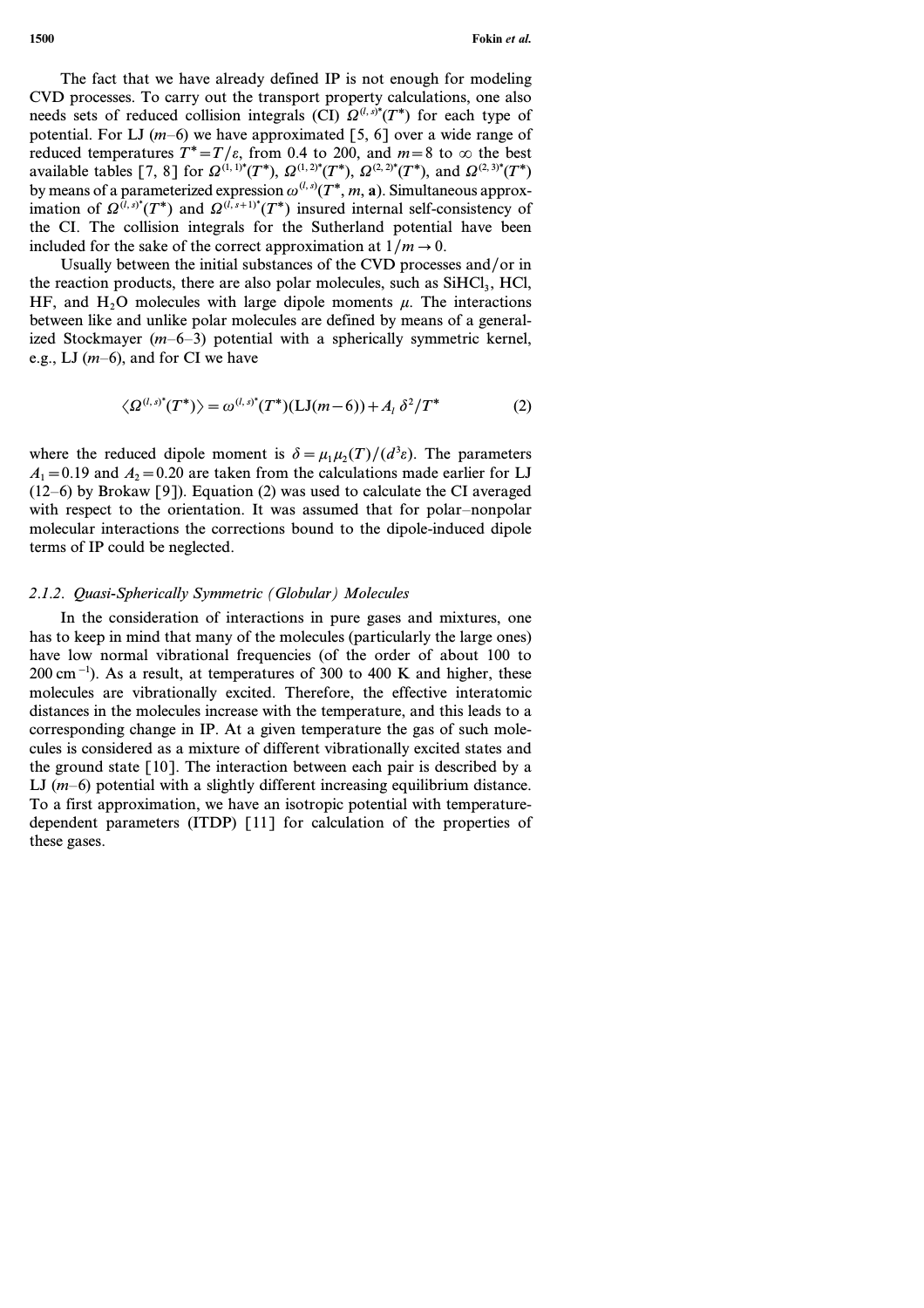A special procedure and computational codes have been developed to take this phenomenon into accoount in the DB.It consists of the following steps.

- Calculating the temperature dependence of the relative populations of the excited levels.
- Defining the ITDP parameters  $R_e^{\text{eff}}(T) = f(T)$ ,  $e^{\text{eff}}(T)$ , and *m* while minimizing the weighted sum of squared deviations between experimental and calculated properties data (for example, second virial and diffusion coefficients and viscosity  $\eta$ ). Here  $f(T)$  is a correction obtained by multiplying the fourth variable parameter of the IP,  $\delta_1$ (enlargement of the molecule excited from the ground state to the first level), and the averaged relative population at temperature *T*.

This approach has been successfully applied to pure tetrahedral  $[11–13]$  (CF<sub>4</sub>, SiF<sub>4</sub>, CCl<sub>4</sub>) and octahedral [11, 14, 15] (SF<sub>6</sub>, UF<sub>6</sub>, WF<sub>6</sub>,  $MoF<sub>6</sub>$ ) gases, BF<sub>3</sub> [16], and some mixtures of them [12, 17].

Then tables of  $\eta(T)$  were reapproximated in the range 300 to 1500 K using three-parameter IP LJ  $(m-6)$  (1). These parameters  $(m, \varepsilon, \text{ and } R_{\varepsilon})$  are included in the DB EPIDIF.

A problem which arises when applying the procedure described above is the lack of measured thermophysical properties for molecules with low vibrational frequencies.Usually, such experiments are carried out in a narrow temperature range  $(T < 1000 \text{ K})$  and often with a low accuracy.

# **2.2. Thermophysical Properties**

# *2.2.1. Diffusion Coefficients*

In the DB EPIDIF, the binary diffusion coefficients of *i, j* components of the gas mixtures (at pressure  $p=1$  atm) are calculated at a given  $T$ .

- $[D_{ij}]_1$  in a first theory approximation [1].
- $[D_{ii}]_2 = [D_{ii}]_1 (1+\Delta)$  in a second theory approximation taking into account the slight influence (about 2%) of the sort of constituents *x*. The correction  $(1+\Delta)$  is calculated by means of an approximation [18] which includes only CI  $Q^{(1,1)*}$ ,  $Q^{(1,2)*}$ , and  $Q^{(2,2)*}$ , the ratio of molecular weights  $M_1/M_2$ , and the mole fraction x of the heavy component. At *x* and  $M_1/M_2 = 1$ ,  $D_i$  is a self-diffusion coefficient.

# *2.2.2. Viscosity*

For pure gases,  $\eta(T)$  is calculated by well-known expressions [2] in the second theory approximation.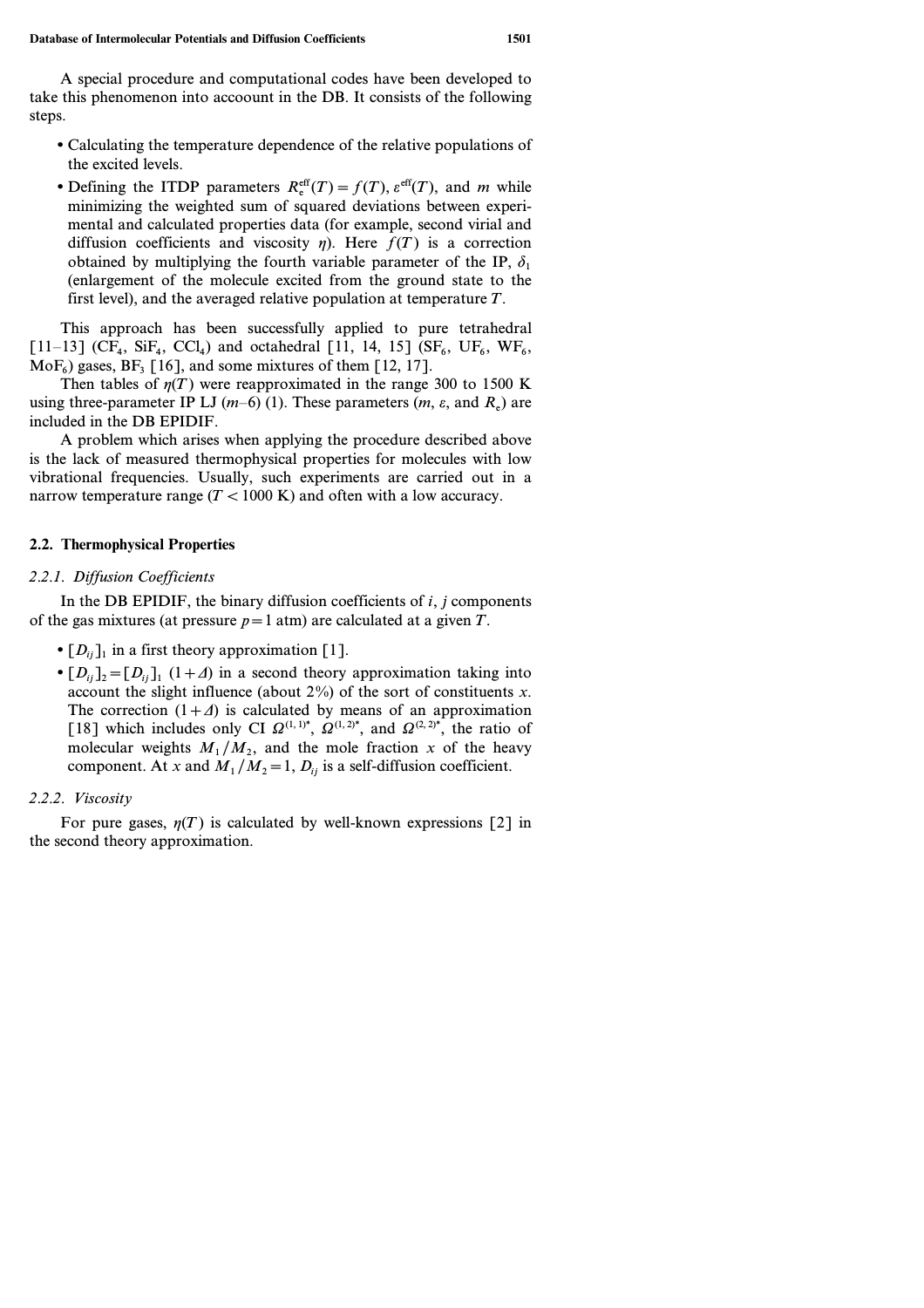The viscosity of a gas mixture (the number of components  $k < 11$ ) is calculated as a matrix product,

$$
[\eta_{\text{mix}}(T, \mathbf{x})] = \mathbf{x}^{\text{tr}} \mathbf{H}^- \mathbf{x}
$$
 (3)

where **x** is the mole fraction column vector.The dimension of the matrix **H** as well as of the inverse  $H^{-1}$  is given in a first approximation and is equal to  $k \times k$ , though its *h* elements include the viscosity values  $[\eta_{ii}]_2$ ,  $[\eta_{ii}]_2$ , and  $[\eta_{ij}]_2$  in the Storvick–Mason approximation [19]. For example,

$$
[h_{ij}]_{\rm SM} = -\frac{2x_i x_j}{[\eta_{ij}]_2} \frac{M_i M_j}{(M_i + M_j)^2} \left(\frac{5}{3A_{ij}^*} - 1\right), \qquad i \neq j.
$$
 (3a)

Here we have to keep in mind that the mixture viscosity derivatives over the potential parameter  $a_n$  required for the calculation of the viscosity confidence level are determined as

$$
\frac{\partial(\eta_{\text{mix}})}{\partial a_{\text{p}}} = -\mathbf{x}^{\text{tr}} \mathbf{H}^{-1} \mathbf{H}' \mathbf{H}^{-1} \mathbf{x}
$$
(4)

where **H**' is a matrix of the element derivatives  $dh/da_p$  [20].

#### *2.2.3. Thermal Conductivity*

The calculation of the thermal conductivity for pure molecular gases includes terms which are proportional to the so-called collision numbers  $Z_{\text{col}}(T)$   $[Z_{\text{rot}}(T)$  or  $Z_{\text{vib}}(T)$ ]. There is space reserved in the DB for such information, although it is often not available at present.This is particularly true for interactions between unlike particles. The possibility of replacing  $Z_{col}(T)$  and  $Z_{rot}(T)$  with corresponding combinations of the binary self-diffusion coefficients as suggested by Uribe [21] is discussed.

The calculation of the thermal conductivity of chemically reacting mixtures requires additional terms to take into account the heat effects of the reactions.These depend on a number of factors which are too specific to be considered in the scope of our DB.

#### **3. DATABASE FEATURES**

The algorithms and data for calculations described above shape the top of the ''thermophysical iceberg.'' Its ''underwater'' foundation includes publications reporting the input potential-dependent thermophysical properties data of gases and their mixtures; critical analysis of the experimental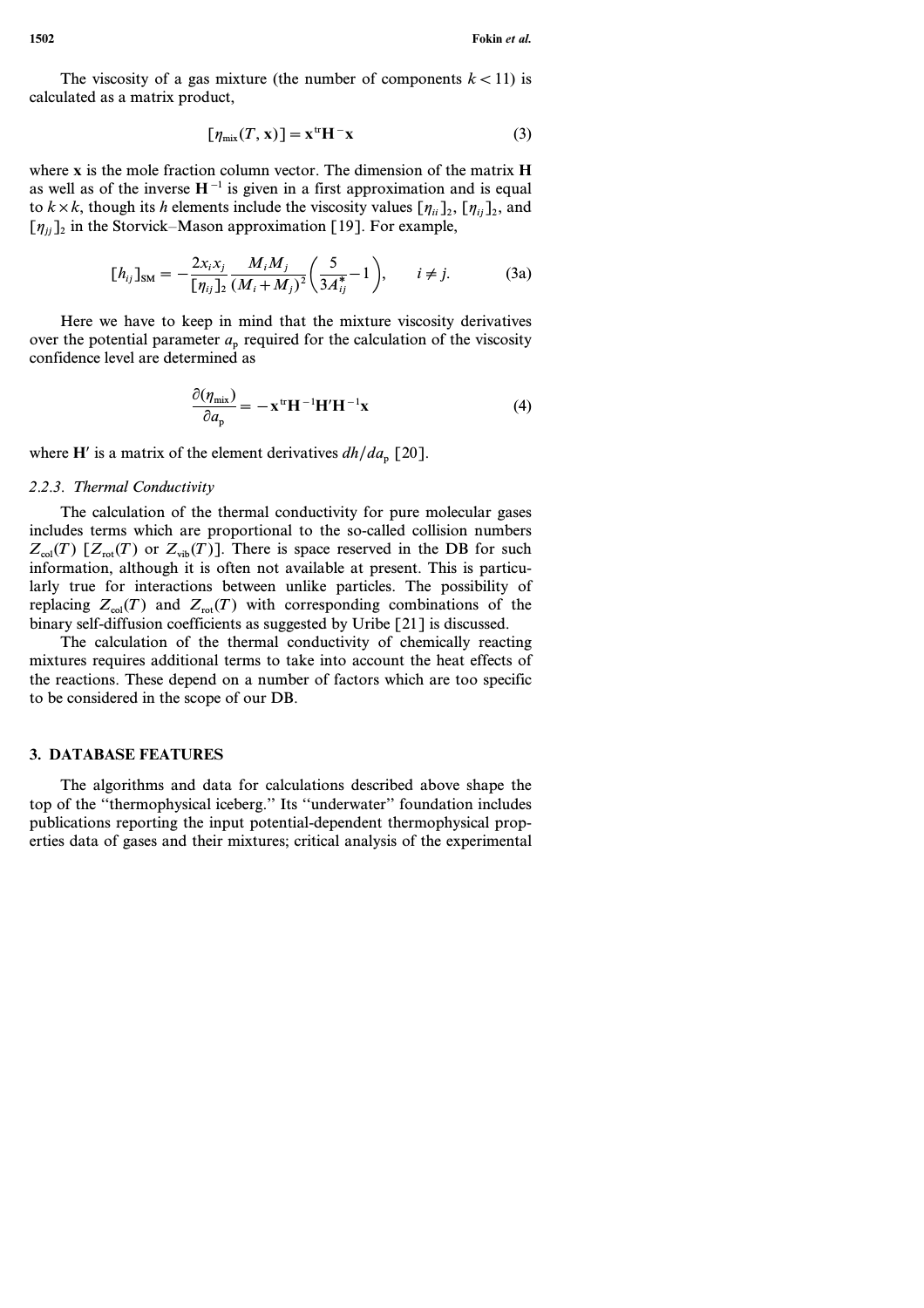data; procedures for defining potential parameters and their variance– covariance matrix (VC matrix); statistical analysis of the calculated data; and, finally, using the DB by means of PC, marketing, management, and establishing connections with the users.

#### **3.1. Considered Objects**

The data in the DB EPIDIF can be divided into two groups.

#### *3.1.1. Completely Investigated Molecules*

This group consists of pure gases with well-measured properties in the temperature range of interest, such as Ar, Hg vapors,  $N_2$ ,  $O_2$ ,  $H_2$ , and CO<sub>2</sub>. For these gases Russian GSSSD tables for  $\eta(T)$  [22] were used. These tables were reapproximated by means of a LJ  $(m-6)$  potential [Eq. (1)].The corresponding potential parameters and the VC matrix are given in the DB.The accuracy of the data measured for these gases, in particular, for Ar and  $N_2$ , has reached an extremely high level (with an uncertainty from 0.3 to 0.4%) due to joint efforts by thermophycists from different countries.

In this group we also include the data for steam as a typical example of polar molecular gases.A special procedure for processing these data by means of the Stockmayer potential has been introduced recently [23].

A special place in this first group is occupied by heavy globular molecules (for example,  $BF_3$ ,  $CH_4$ ,  $SiH_4$ ,  $GeH_4$ ,  $CF_4$ ,  $SiF_4$ ,  $GeF_4$ ,  $SiCl_4$ ,  $GeCl_4$ ,  $SF_6$ ,  $UF_6$ ,  $WF_6$ , and  $MoF_6$ ). These data can be analyzed and processed using the ITDP approach. For some of them, the IP and corresponding thermophysical property tables have been produced at the Bulgarian Institute of Electronics during the last several years  $\lceil 11-17 \rceil$ . For others the available data are not sufficient or do not exist.

#### *3.1.2. Partially Investigated Molecules*

We reserve space for molecules for which we are still not ready to supply data and/or to recommend the procedures for calculations. We continue studying them because they also have a substantial impact on CVD processes.Here belong, for example, polar chlorine and fluorine molecules, such as SIHCl<sub>3</sub>; atomic components with interactions governed by some potential curves (H, C, N, O, Si); and radicals of methane  $(CH_3,$  $CH_2$ , CH), silane (SiH<sub>3</sub>, SiH<sub>2</sub>, SiH), or germane (GeH<sub>3</sub>, GeH<sub>2</sub>, GeH). At present, research is under way to choose/create appropriate procedures to enable us to define the IP in all these cases.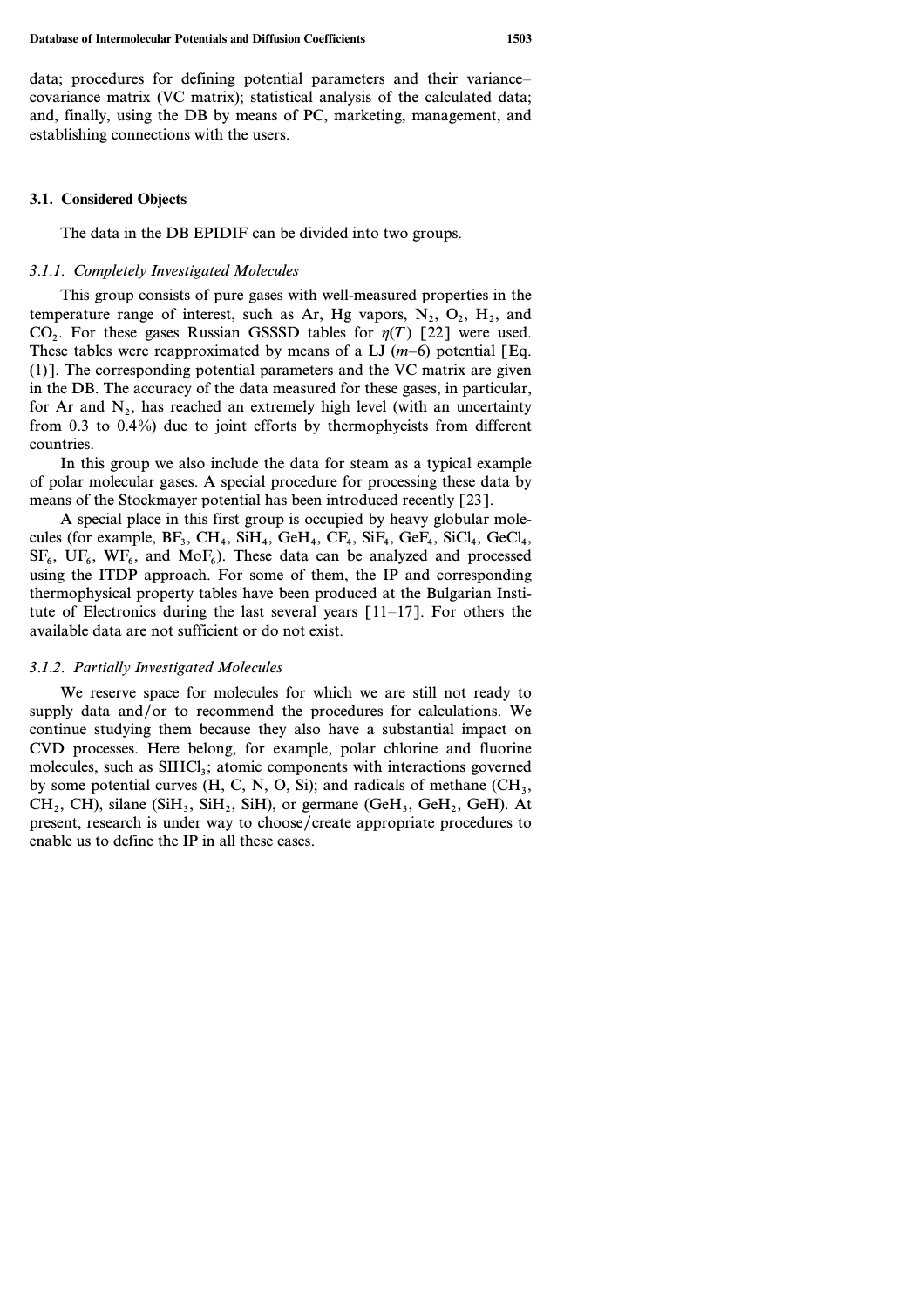### **3.2. Interactions in Mixtures of Unlike Molecules**

Presently, for multi component  $(k \ge 4)$  mixtures, unlike binary interactions dominate.Usually, these are calculated by means of empirical mixture rules for different physical properties, potential parameters, or potentials.

In our DB there are two possibilities: to use (a) the individual potential parameters of unlike molecule interactions  $a_{ij}$ , or (b) the usual combining rules such as  $\varepsilon_{ij} = \sqrt{\varepsilon_{ii} \varepsilon_{jj}}$ . Recently, a special procedure for simultaneous fit of different properties data of pure gases and binary mixtures has been developed [20]. It permits us to obtain simultaneously  $\sigma_{ii}$ ,  $\varepsilon_{ii}$ ,  $m_{ii}$ ,  $\sigma_{ii}$ ,  $\varepsilon_{ii}$ , and  $m_{ii}$  ( $i=1$ ,  $j=2$ ) using the least-squares method (LSM) and to obtain their VC matrix. This approach is applied in the DB to eight binary mixtures: Ar–H<sub>2</sub>, Ar–N<sub>2</sub>, H<sub>2</sub>O–CO, H<sub>2</sub>O–CO<sub>2</sub>, H<sub>2</sub>O–N<sub>2</sub>, H<sub>2</sub>O–O<sub>2</sub>, N<sub>2</sub>–O<sub>2</sub>, and N<sub>2</sub>-CO<sub>2</sub>. Experimental  $D_{12}$ ,  $\eta_{11}$ ,  $\eta_{22}$ , and  $\eta_{\text{mix}}$  data were used to define the LJ (*m*–6) potential parameters and the corresponding VC matrix. Similar procedures for the binary mixtures of noble and some technically important gases have been reported by Kestin et al. [18]. The shortcoming of these results is the lack of a VC matrix.

Some results for the experimental  $N_2$ ,  $O_2$ , and  $N_2-O_2$  data approximation by means of weighted LSM (number of points  $n=203$ ; LSM sum *S*=34.8) are listed in Table I.

For pure gases and gas mixtures Mason, Kestin, and coauthors developed the corresponding-states principle. For example, in 1989 Bzhovski et al. [24] calculated the viscosity, diffusion coefficient, and second virial coefficient of a great number of binary mixtures of noble and polyatomic gases.The results were acceptable with the exception of the mixtures of  $SF<sub>6</sub>$  and  $CF<sub>4</sub>$ . Later, the calculations were repeated by means of ITDP [25] for three mixtures,  $SF_6-CF_4$ ,  $SF_6-CH_4$  and  $CF_4-CH_4$ . Then the deviations between experimental and calculated second virial coefficient data were diminished by a factor of 2 to 3, and new potential parameters

| $a_{ii}$               | $N_{2}-N_{2}$   | $N_{2}-O_{2}$   | $O_2-O_2$       |
|------------------------|-----------------|-----------------|-----------------|
| $d_{ij}$ (A)           | $3.645 + 0.015$ | $3.509 + 0.033$ | $3.425 + 0.022$ |
| $\varepsilon_{ii}$ (K) | $98.28 + 2.77$  | $110.75 + 6.80$ | $115.35 + 4.65$ |
| $m_{ii}$               | $11.59 + 0.34$  | $11.60 + 0.80$  | $11.55 + 0.55$  |

**Table I.** Parameters  $a_{ij}$  IP (1) and RMS<sup>a</sup>  $\pm s_{ij}$  for Three Pairs,  $N_2 - N_2$ ,  $N_2 - O_2$ , and  $O_2 - O_2$ <sup>*b*</sup>

*<sup>a</sup>* Root Mean Square.

*b* If  $m_{11} = m_{22} = m_{12} = 12$ , then  $S = 37.0$ ; if  $a_{ij} = f(a_{11}, a_{22})$ , then  $S = 37.9$ .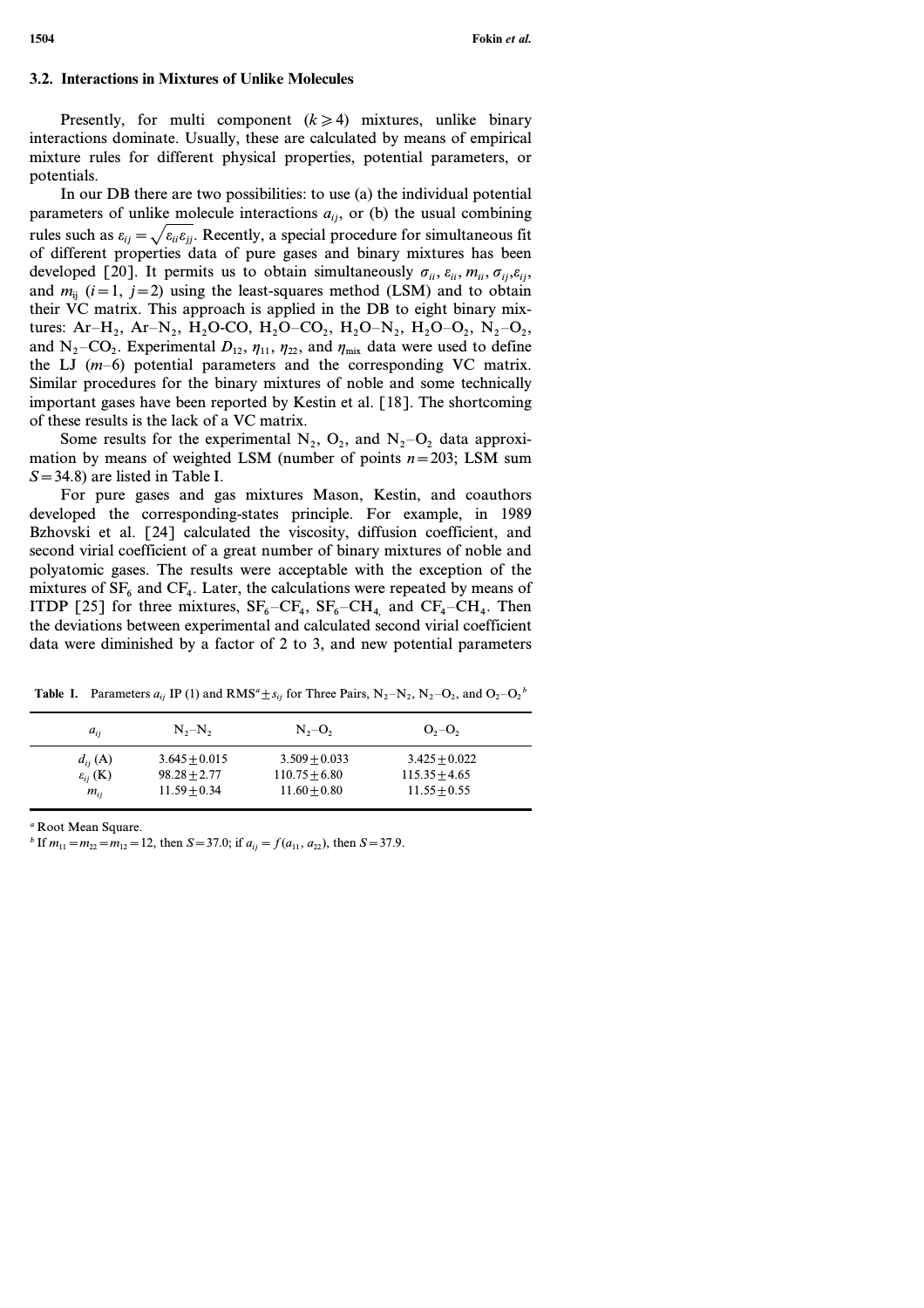were determined. Similarly, thermophysical properties of mixtures of  $WF_6$ ,  $UF_6$ , and Mo $F_6$  were calculated. We hope that this procedure will be useful for other cases considered in the DB.

#### **4. STRUCTURE OF THE DB AND USER INTERFACE**

To build the DB we used Borland  $C++$  Builder.

Information on the potential parameters is included in a three-dimensional matrix,  $C(3k, 3k, 6)$ , where k is the number of the components and six is the number of two-dimensional matrix layers. Now we have  $k=40$ .

Currently the DB EPIDIF consists of the following gases:  $Ar$ ,  $AsH_3$ , C, Cl<sub>2</sub>, CO, CO<sub>2</sub>, F<sub>2</sub>, Ga(CH<sub>3</sub>)<sub>3</sub>, GeBr<sub>4</sub>, GeCl<sub>4</sub>, GeCl<sub>3</sub>F, GeH<sub>4</sub>, H, H<sub>2</sub>,  $H_2O$ , HCl, He, HF, Hg, N, N<sub>2</sub>, O, O<sub>2</sub>, SF<sub>6</sub>, Si, SiBr<sub>4</sub>, SiCl<sub>4</sub>, SiF<sub>4</sub>, SiH,  $SiHCl<sub>3</sub>$ ,  $SiH<sub>2</sub>$ ,  $SiH<sub>3</sub>$ ,  $SiH<sub>4</sub>$ ,  $Si<sub>2</sub>H<sub>2</sub>$ ,  $Si<sub>2</sub>H<sub>6</sub>$ ,  $Si<sub>3</sub>H<sub>8</sub>$ ,  $SiI<sub>4</sub>$ , and  $WF<sub>6</sub>$ .

DB has the following options.

- to select a pair of molecules and to calculate at a given temperature *T* and mole fraction *x* their  $D_{ii}$  and  $D_{ij}$  in first and second approximations and  $\eta_{11}$ ,  $\eta_{22}$ , and  $\eta_{\text{mix}}$ , together with the uncertainty levels for all values;
- to input any  $k < 11$  mixture components and to calculate at a given  $T$ all binary diffusion coefficients and viscosities of gas mixture and estimated uncertainties; and
- to check the input data and change it if necessary.

## **5. CONCLUSION**

A database was designed to assist engineers and researchers in the fields of microelectronics, materials and combustion sciences, and other fields where transport properties of molecular gases are important. It is user-friendly and helps rapidly to obtain a reliable general picture of the processes of interactions.

We continue to upgrade and improve the DB. Our future tasks concern the properties and potentials of like and unlike particle interactions for pure polar molecules and radicals and their mixtures with previously investigated molecules.

### **ACKNOWLEDGMENTS**

The research and construction of the DB EPIDIF started as an investigation which was supported financially by the Russian Ministry of the Science in the scope of the program ''New Materials.'' At present, it is a joint project of the Russian and Bulgarian Academies of Science.